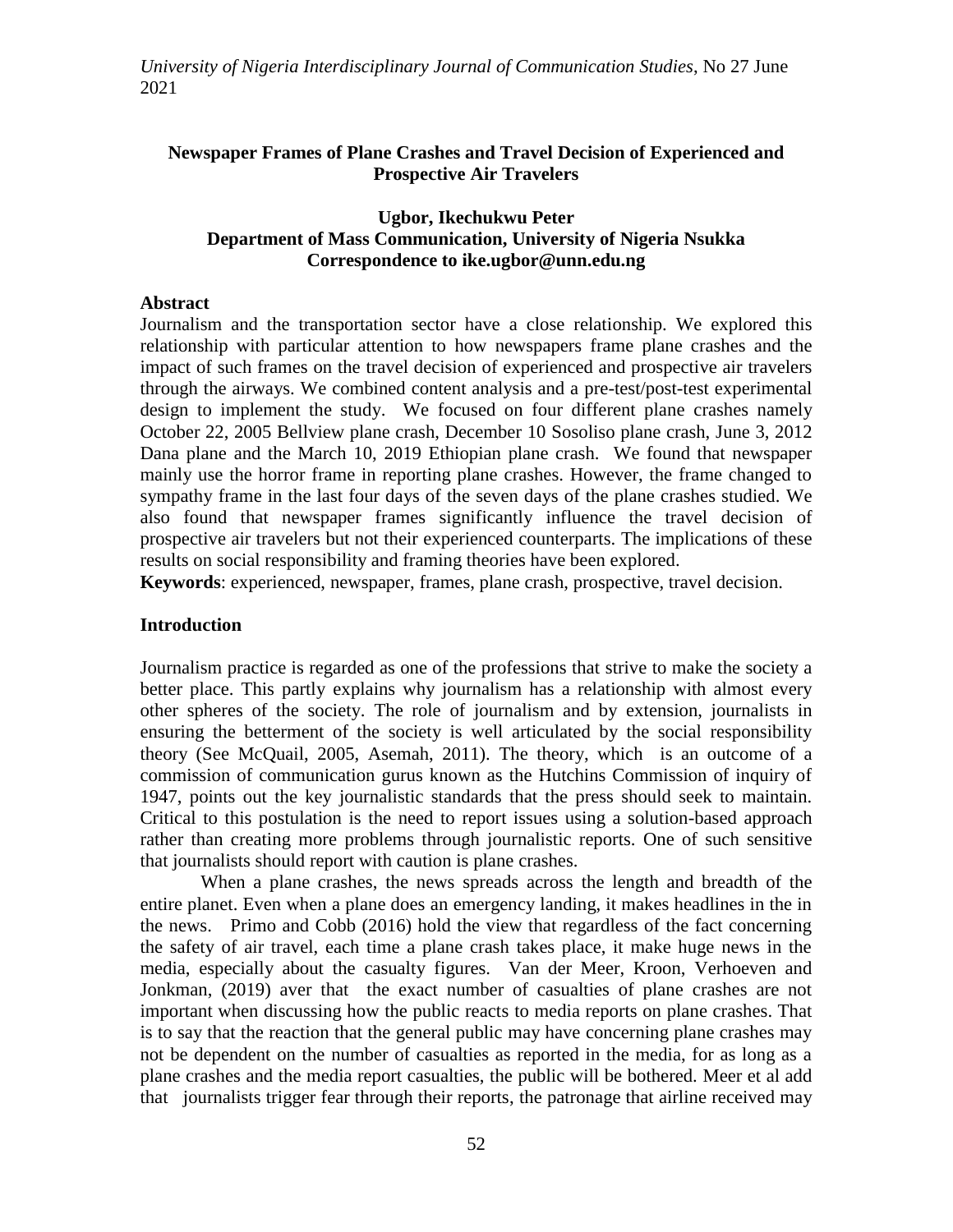be significantly associated with media reports. Each time plane crash occurs, attention shifts to airline safety, news stories of the impact of the crashes becomes the major issues of discussion and interpretation of the event based on the perceived understanding of the public; generating influence of behavior which tend to determine their choice of travel modes.

The type of frames that newspapers used to frame such crashes is important because it is likely to influence the thinking of the general public. Evidence in literature (Chong & Druckman, 2007; Lee, McLeod, & Shah, 2008) point to the fact media frames are associated with public opinion. What this means is that media frames of plane crashes is likely to have effect on the general public.

Framing is a critical mechanism which journalists deploy in their journalistic practice to highlight important aspects of a story. It is an approach which journalists use to draw the attention of media consumers to certain aspects of a story. Scholars (Gever, 2018; Druckman, 2007) are of the view that framing is a strategy which journalists use to project some aspects of an issue. This is articulated by the framing theory (see Entman, 1993, 2007). Through the instrumentality of framing, two media houses could report the same issue but the public will understand it differently. Such a difference in understanding may also affect the decision of those exposed to such stories. Through the act of framing, the media may come up with frames. Such frames are the central messages that journalists report about an issue. For example, when newspapers frame plane crashes, there may be frames such as fear frames, safety frames, poor maintenance frames, among others.

Newspaper frames of plane crashes and the travel decision of experience and prospective air travelers is worth investigating because of three broad reasons. First, literature focusing on the issue largely paid attention to newspaper framing of plane crashes without examining how such stories impact on the travel decision of both experience and prospective air travelers. This gap in literature has denied readers knowledge of how both experience travelers and prospective one may differ on the type of influence that media frames have on them. Therefore, this study filled an important gap in literature. In the second place, comparing both experience and prospective air travelers is important because such information could be useful to aviation officials and airline operators in their bid to convince air travelers on the safety measures that they take to guarantee a safe trip through the airways. Theoretically, a study of the association between newspaper frames and air travel decision could provide empirical evidence for understanding framing theory as well as the social responsibility theory.

#### **Objectives of the Study**

The general objective of this study was to ascertain newspaper frames of plane crashes and how such frames influence the travel decision of both experienced and prospective air travelers.

#### **Research Questions**

Based on the objective of the study, the researcher sought answers to the following questions:

- 1. What are the sources of newspaper stories in plane crashes in Nigeria?
- 2. What frames do newspapers use to report plane crashes in Nigeria?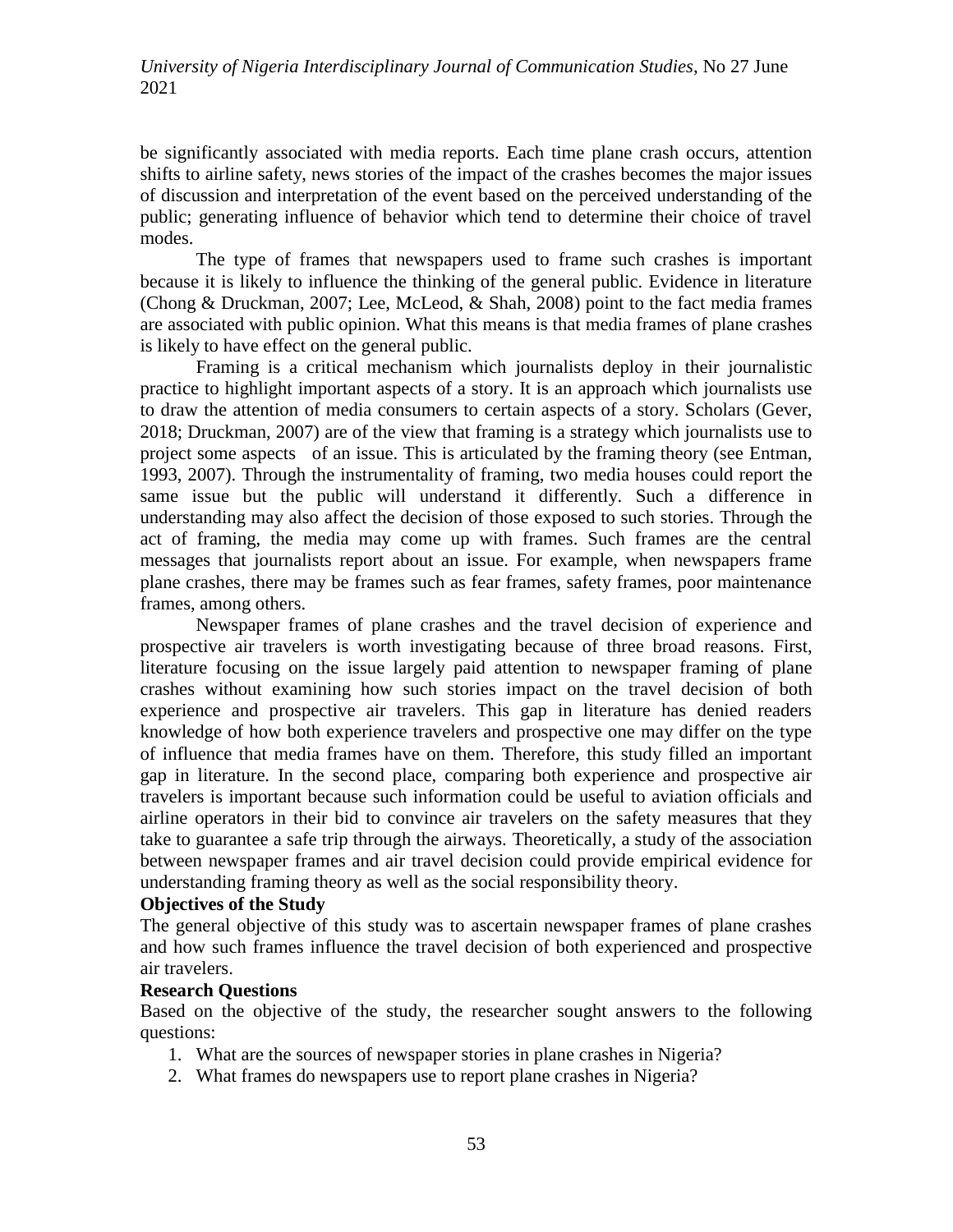3. What is the relationship between such frames and the travel decision of experienced and prospective air travelers?

## **Research Hypotheses**

Based on the objective of the study and the researcher questions raised, the researchers postulated the following hypotheses:

**H1:** There is an association between story source and newspaper frames of plane crashes in Nigeria.

**H2:** Time significantly changes the newspaper frames used in reporting plane crashes in Nigeria.

**Ho3:** There is a significant relationship between newspaper frames and the travel decision of experienced and prospective air travelers.

### **Significance of the Study to Media and Journalism Field**

A study of newspaper framing of plane crashes and how such frames influence travel behaviour is essential in the field of media and journalism in three broad ways. First, such a study will highlight the contribution of the media in the aviation sector. This is important because of the critical role that aviation sector plays in the economy of nations. Conversely, the more people fly, the more money airline operators make and the likely the possibility that they will pay staff salaries as well as pay their taxes. Therefore, framing of plane crashes is essential for understanding the role of the media in influencing air travel. Secondly, such a study is important because is important because it will be relevant for assessing how the media play their social responsibility to the society through the instrument of framing. This is particularly so because the media have a responsibility to support the aviation industry and not to bring it down. Finally, media framing of plane crashes and how this influence travel decision is relevant for enriching literature on media effect.

### **Overview of Plane Crashes**

Plane crashes take place all over the world. The incidence is not peculiar to any country or even journey distance. That is to say that both domestic and international air travel are susceptible to crashes. For example, on October 22, 2005, a Bellview Airlines Flight 210 with 111 passengers and 6 crew members on board was scheduled as domestic passenger flight to Nnamdi Azikiwe International Airport in Abuja from the Murtala Muhammed International Airport in Lagos. The flight departed Lagos at night 20:35 local time but could not make a successful landing. It crashed at Lisa Village, Ogun State with no survival. The plane itself was completely destroyed. The crash made news in major local and even international media.

In less than three months of the same year, another plane crash took place. It happened on December 10, when Sosoliso Airlines Flight 1145, a scheduled domestic passenger flight, left for Port Harcourt International Airport from the Nnamdi Azikiwe International Airport, The flight had on board 103 passengers and 7 crew members. Unfortunately, it crashed before landing, leading to the death of 108 people, with 7 injured and only two survivals.

Barely a year after the two incidence explained above, another plane crash took place. This was on Sunday, October 29, 2006. It was a domestic flight involving Aviation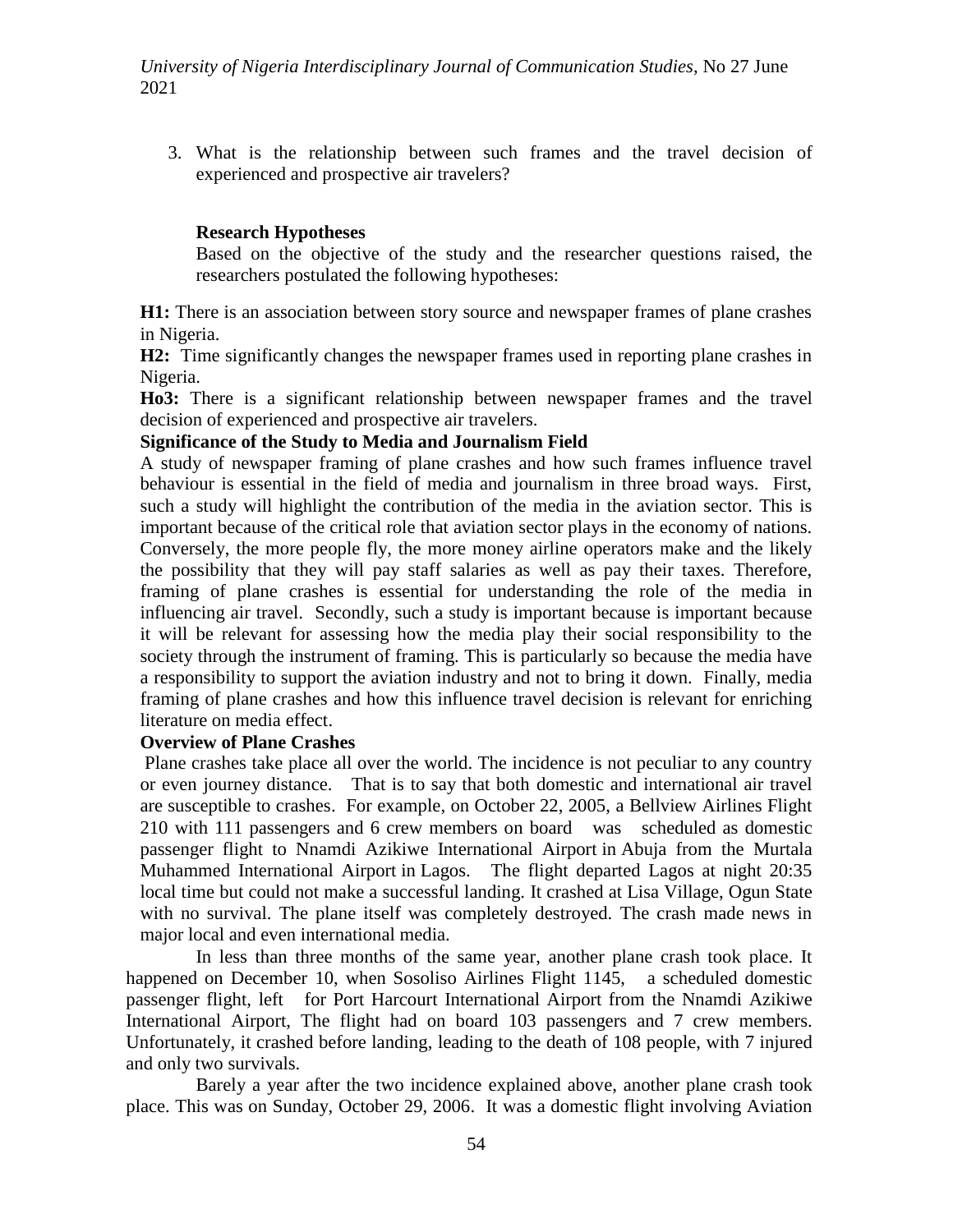Development Company Airlines 53 which took off to Sokoto with 100 passengers and five crew members on board from Nnamdi Azikiwe International Airport in Abuja. The plane crashed with 96 fatalities. All these domestic plane crashes are often reported in the media using different frames. Media consumers also get exposed to such media reports.

Apart from domestic plane crashes, international flights have also crashed with many casualties recorded. Such crashes have also been reported in the media in Nigeria. In some of the instances, Nigerians were not necessarily part of those on board but Nigerian journalists reported it to draw the attention of the public to the happenings in the aviation sector.

For example, on July 24, 2014, a scheduled international passenger flight, Air Algerie Flight 5017 departed Ouagadougou, Burkina Faso to Algiers, Algeria with 110 passengers and six crew members on board. The plane crashed and all the people on board lost their lives. Also on March 24, 2015, a scheduled international passenger flight, Germanwings Flight 9525 took off from Barcelona-El Prat Airport in Spain to Dusseldorf Airport in Germany with 144 passengers and six crew members. The plane crashed and all the people on board lost their lives. On March 10, 2019, an international passenger flight, Ethiopian Airlines Flight 302 departed from Addis Ababa Bole International Airport in Ethiopia to Jomo Kenyatta International Airport in Nairobi, Kenya with 149 passengers and 8 crew members on board. The plane crashed barely few minutes after departure and all the people on board died.

Also on June 3, 2012, a scheduled domestic commercial passenger flight, Dana Air Flight 992 took off for Lagos Airport to Nnamdi Azikiwe International Airport in Abuja with 147 passengers and 6 crew members on board. The plane crashed before landing and all the people are board died.

The manner in which journalists report these plane crashes is important because it their report may have impact on the aviation sector. This may eventually have a negative economic consequence. This is because the aviation sector contributes largely to the Gross Domestic products of countries with huge economic impact. For example, according Aviation Benefits (2017) the aviation sector creates 62.7 million jobs, contributes 3.5% to global GDP with 2.7 trillion economic impacts. Also, travel through the airways is important and even inevitable for long distances. For example a person travelling from United States of America to the Federal Republic of Nigeria does not have an option of road transportation. He or she may be limited to only air transportation. So also is a travelling from Ghana to Canada, he or she must use air travel. For such distance journeys, air travel is compulsory and not optional. This is means that interactions among world leaders, business tycoons, sportswomen and men and other persons across the world can only be possible through the airways. For this reason and many more, the relationship between journalism practice and the aviation sector has implications on the global community and global economy. Journalists themselves need air travel to transport to other countries and report foreign news. They are also often times part of the entourage of chief executives or religious missions such as holy pilgrimages. Again, this points to the fact that journalism practice and aviation sector, and indeed transportation have a very close relationship.

At the domestic level, air travel may also be needed to make journeys fast. For example a road trip from Enugu State to Lagos by road lasts for hours. But by air is just 55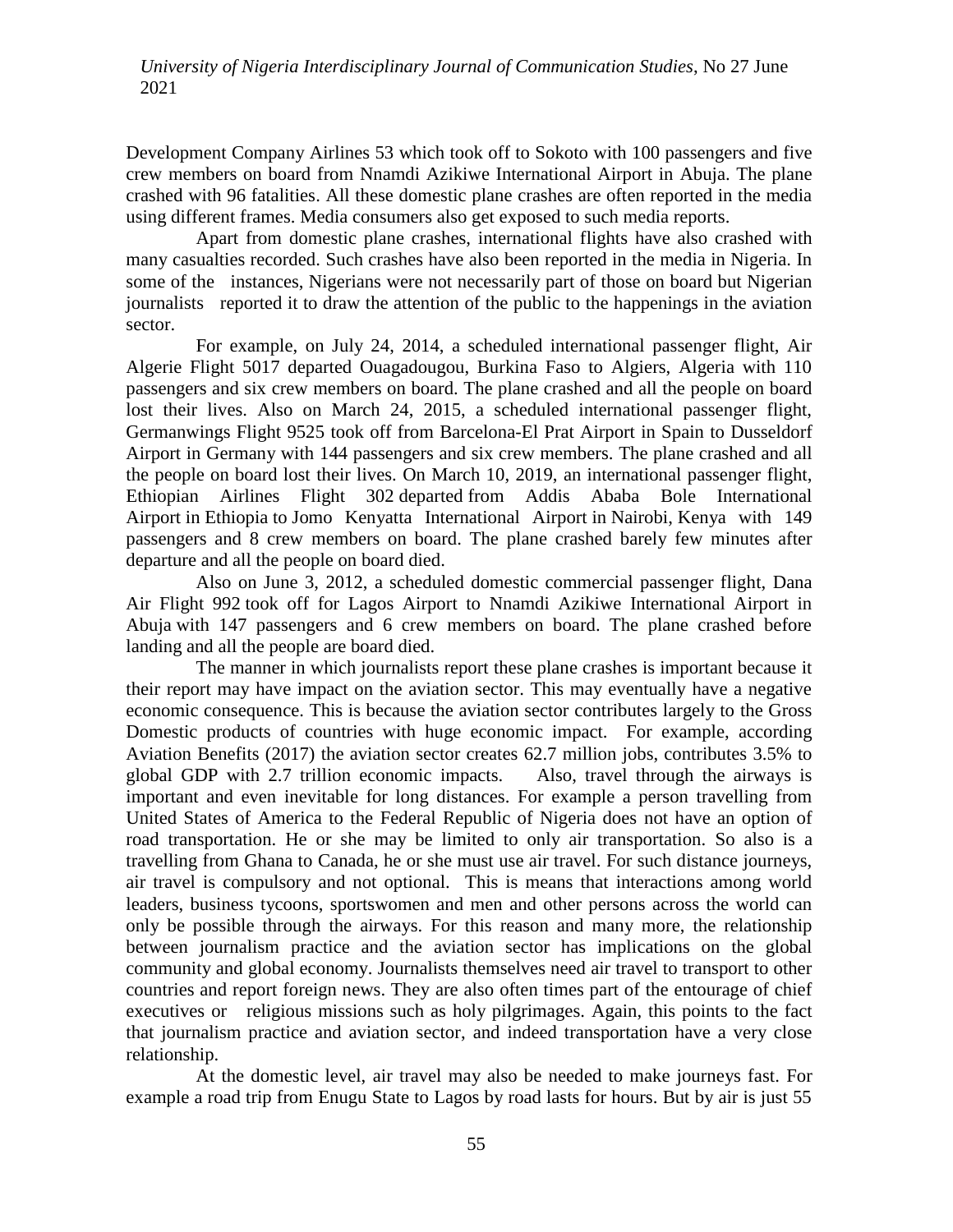minutes. This means that travelling by air may save valuable time. Such time could be invested in doing business with a corresponding impact on the economy. In addition, long distance road travel may put too much pressure on the travellers, thus making them stressed out.

#### **Experienced Vs Prospective Air Travelers**

Although air travelers can be classified using different criteria, the use of experienced vs. prospective air travelers best categorized those who travel through the air ways. This categorization is done based on the experience of people with air transportation. To start with, everybody is a prospective air traveler. It could be domestic air travel or air international travel. However, there are people who have had one reason or the other to travel through the air. There are others who have not traveled through the air at all. In this study, those who have traveled through the air for least once either domestic or international travel were classified as experienced air travelers. Those who have not traveled through the air at all for even once were classified as prospective air travelers. They are prospective air travelers because for as long as they are alive, they are likely to travel through the air.

Scholars (Gentile, Spiller, & Noci, 2007; Johnston & Kong, 2011; Meyer & Schwager, 2007; Schmitt, 1999, 2003) regard experience as the meaning that individuals attach to cognitions which they are exposed to. It is also argued that experience is depended on the perception of persons (Cutler & Carmichael, 2010; Dube & Helkkula, 2015; Cutler & Carmichael, 2010; Volo, 2009). Experience has been examined within the context of air travelers but not for the purposes of classifying them. Caves and Pickard (2001) are usually regarded as among the early scholars to examine experience within the context of air travel. The researchers examined the navigation of experience in airport terminals from the perspective of the comfort and relation that airport terminals provide for air travelers. Harrison, Popovic and Kraal, (2015) examined the experience of air travelers and suggested that passengers should be categorized based time and engagement. Their categorized was mainly based on the experience of air travelers. That is the time they arrive the airport as well as their level of engagement with the airport. Although these explanations of experience do not necessarily address the categorization of air travelers based on experienced and prospective air travelers, they offer insight into the role that experience play in air travel. That is, it highlights the importance of experience in air travel.

Prospective air travelers typically will like to research before making a decision on their air travel. They usually will need information regarding the airline to use. Wilfing (2012) calls them potential air travelers. The researcher carried out a study to examine how prospective air travelers get information about airlines operators. The result of the study revealed that prospective air travelers make conscious efforts to source for information about airlines. They even search the Internet with a view to getting information about airlines before making a decision about their travel plans. It should be noted that Wilfing did not specify if the potential air travelers did not have previous air travel experience. Nonetheless, the study offers insight into the efforts that prospective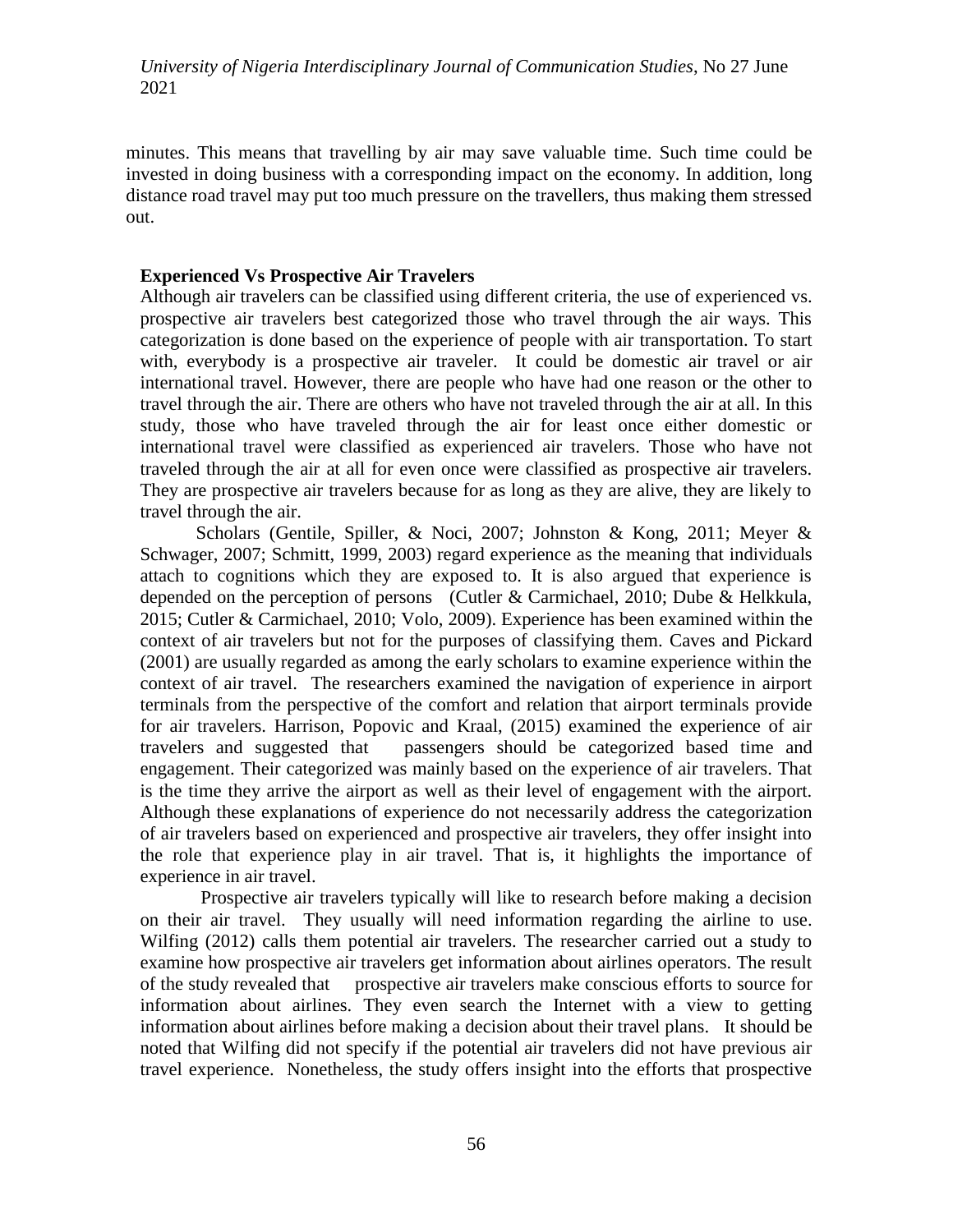air travelers make in getting information about airlines before finally deciding on if to fly or not.

In contemporary journalism practice where almost all journalism contents are permanently available online, negative media frames of plane crashes will readily be available for prospective air travelers to access. Their access to such media contents may have an influence on their travel decision.

#### **Journalism Practice and Framing of Disaster**

One of the areas that journalism practice covers is reporting disaster and other unforeseen circumstances. Disasters describe a serious traumatic incidence that is collectively experienced. Such an experience is usually sudden from the beginning. Disasters can be natural such as floods, earthquakes or attributed to man such as plane crashes (Norris, Friedma, Watson Byrne, Diaz & Kaniasty, 2002). Disasters have serious traumatic impact on those who experience it directly or indirectly. Such negative impact may be both short term and long term. Evidence in literature (Rubonis, & Bickman, 1991; Dew & Bromet 1993) point to the fact that disasters have traumatic effects on victims. This goes to show that media frames of disaster could also have a traumatic effect on media consumers. That is to say that when people are exposed to media contents on disaster, it is likely to have an effect on them. This assumption is supported by evidence in literature as scholars (Ahern, Galea, Resnick, Kilpatrick. Bucuvalas, Gold, Vlahov. 2002; Silver, Holman & McIntosh, 2002 ;) report that when TV viewers are exposed to media contents on disaster, it will have a traumatic effect on them.

Going by the nature of their work, journalists are expected to report disaster in a manner that does not worsen the situation, instead help in addressing it. Therefore, the frames to be used in reporting disaster must be such that do not aggravate the situation. Media frames of disaster are particularly important because when a disaster occurs, people typically try to make meaning of the situation. They attempt to understand the cause, solutions as well as other issues related to the disaster. People are also interested in how to avoid future occurrence. Entman (1993) corroborates that the overall aim of media framing of disaster is to highlight the issue, define the problem properly, interpret it as well as make suggestions. Suffice it to say that journalism practice places the responsibility of agenda setting into the hands of journalists, it follows that journalists are equally in a position to set frames (see Dearing, Rogers, 1996, Murdock, Petts Horlick-Jones, 2003). In the process of reporting disaster, journalists make use of different narrative approaches which sometimes made up of images and metaphors. Rodriguez Diaz, Aguirre (2004) aver that media reports can be presented using a balanced frame in which case stories about disaster reported in proper perspective.

One of the important considerations in the study of media frame is the source. The source is important because journalism journalists depend on sources to report. By the nature of journalism profession, journalists have to cite sources in their stories. Journalists get information from sources which they acknowledge in their reports. Gever (2018) point out the importance of the source in framing notes that the source is the frame. Author also reported that a significant association exists between the source of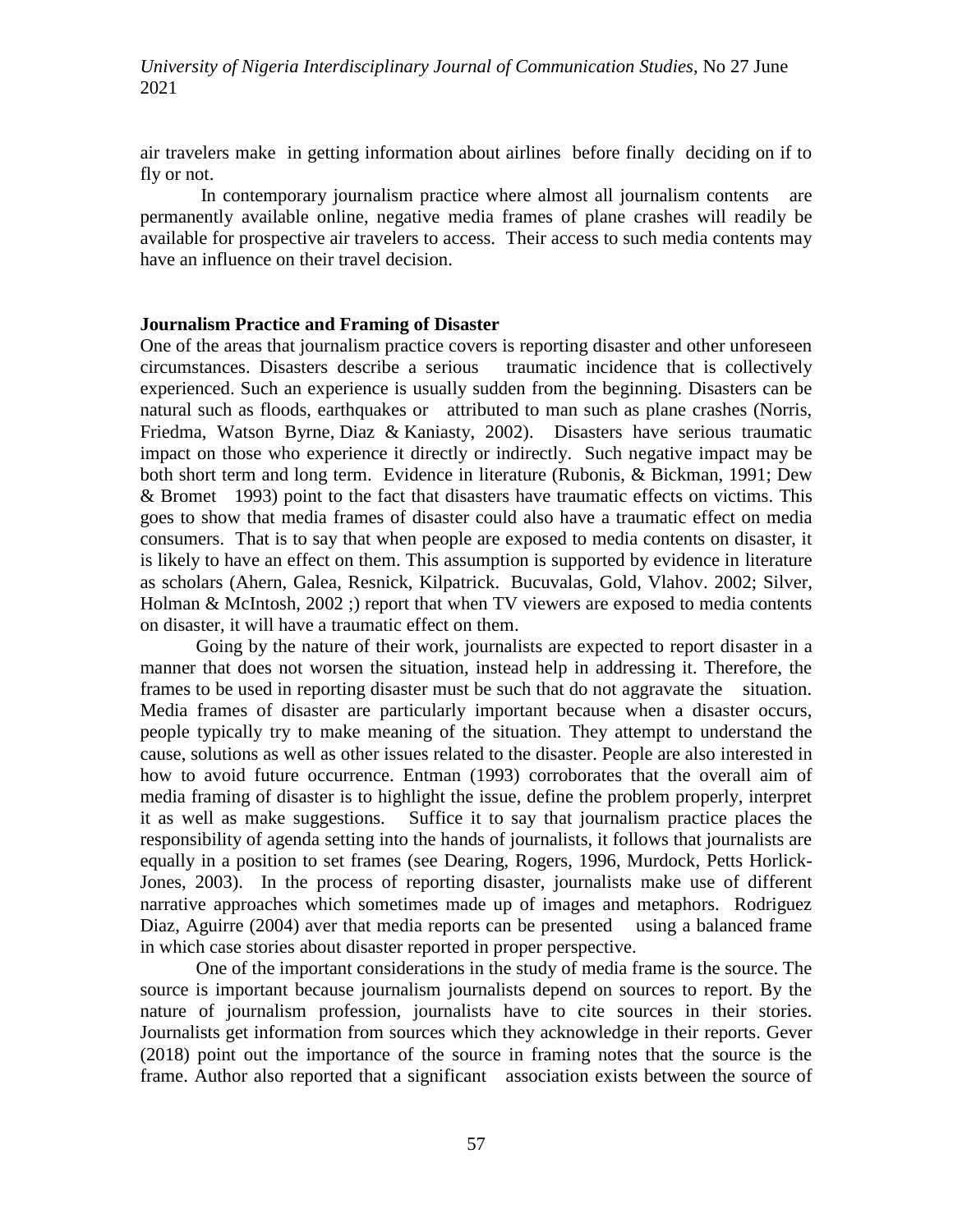stories and the frames adopted. See also Carragee and Roefs (2004), Gever, Ukonu and Oyeoku (2019), Kee, Ibrahim, Ahmad and Khiang, (2012).

Media frames of plane crashes have received attention in literature. Although it is not significant when compared to the magnitude of impact that media frames of plane crashes may have on the economy and the general public. Yan and Yeojin (2015) did a comparative study of newspaper frame of the Asiana crash in the USA, Korea, and China. The researchers reported that newspapers from both countries differed in their frames used in reporting the crash. In particular, the researchers reported that even though the responsibility frame was mostly used among the newspapers studied, the attribution of responsibility differed. While the newspapers from United States attributed the crash to errors from the Pilot, Korean newspapers attributed the cause of the frame as open to may explanations. Kim and Lee (2003) also found a difference in the framing of August 6, 1997 crash of Korean Air Flight 801 which took place in Guam, United States of America. Bier Park and Palenchar, (2017) examined newspaper frames in reporting the disappearance of flight MH370 and reported that attribution of responsibility was the dominant frame used across the newspapers studied.

From the studies on media framing of plane crashes reviewed so far, it is evident that results of most studies point to the fact that the responsibility frame was most used by journalists in reporting plane crashes. While such information is important, researchers are yet to focus on other frames beyond the most used (responsibility, human interest, conflict, morality, economic).Also, studies are yet to significantly examine how media frames influence the travel decision of experienced and prospective air travelers.

#### **Theoretical framework**

The researchers made use of two complementary theories in this study. They are social responsibility and framing theories. The social responsibility theory is attributed to the efforts of a communication commission called the Hutchins Commission of inquiry of 1947. The commission resulted to the idea of a responsible journalism practice by suggesting the fundamental standards that journalism practice should strictly observe. It suggests that freedom comes with a corresponding responsibility, hence the need for media practitioners to conduct themselves professionally else, they will be forced to do so (See McQuail, 2005). Professional conduct here includes how the media frame issues. In the process of practicing journalism, media practitioners are expected to frame disaster using frames that contribute in addressing the problem and not causing more problems. Within the context of media frames of plane crashes, journalists in their practice have a responsibility to frame plane crashes such that it does not cause traumatic effect to either experienced or prospective air travelers. This is because doing so will amount to chasing airline operators out of business thereby denying the government revenue in tax in addition to making people lose their jobs. Therefore, the media, arguing from the perspective of social responsibility theory, are expected to frame plane crashes responsibly. To augment the social responsibility theory, the framing theory was used.

The framing theory was suggested by Erving Goffman in 1974 (Druckman, 2001). Goffman. Goffman argues that people interpret what is going on around their environment using their primary framework. The theory holds that people make sense of their experiences through interpretational packages called frames. The media can then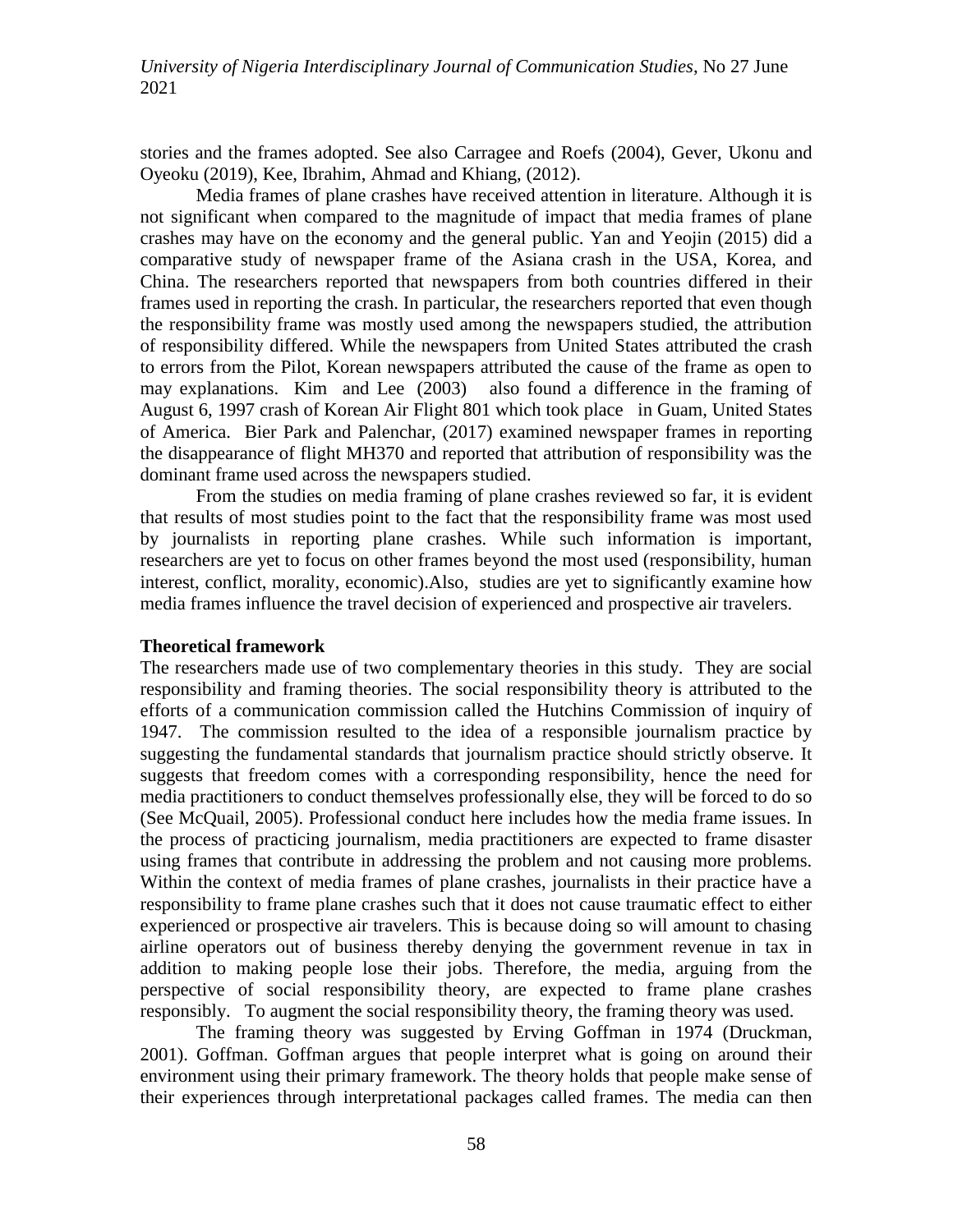create such packages through their reports. Framing theory does not pay attention to the frequency of report of an issue, rather, the angle that media reports assume. In other words, it focuses on the central messages in media reports. Within the context of plane crashes, there may be different dimensions to a plane crash incidence but the media may decide to focus it frames on either the causes, or solution or reactions of the general public concerning the incidence.

# **Methodology**

Two different studies were conducted and reported in this paper. The first one was a content analysis while the second was a pre/post test experiment. Both studies complemented each other.

# **Study 1**

The researcher content analysed newspaper stories on four plane crashes as reported in four randomly selected national newspapers in Nigeria. The plane crashes are the October 22, 2005 Bellview plane crash, December 10 Sosoliso plane crash, June 3, 2012 Dana plane and the March 10, 2019 Ethiopian plane crash. These plane crashes were selected because of the high fatality rates that resulted from them and the perceived high volume of media attention that they received. The randomly selected newspapers are *The Guardian*, Vanguard*,* Daily Sun and the *Nation* newspapers. To sample the editions of the newspapers, the researchers selected the first seven days of the plane crashes studied. This is illustrated in the table below:

|                                     |                                  | October, 2005 Bellview Plane Crash  |                                     |                                    |                           |                                     |  |  |  |  |  |
|-------------------------------------|----------------------------------|-------------------------------------|-------------------------------------|------------------------------------|---------------------------|-------------------------------------|--|--|--|--|--|
| $\overline{22^{nd}}$ Sat (          | $23^{\rm rd}$<br>Sun             | $24^{\text{th}}$ Mon                | $25th$ Tue                          | $26th$ Wed                         | $27th$ Thurs              | $28^{\text{th}}$<br>Fri             |  |  |  |  |  |
|                                     |                                  |                                     |                                     |                                    |                           |                                     |  |  |  |  |  |
| Oct.)                               | (Oct.)                           | (Oct.)                              | (Oct.)                              | (Oct.)                             | (Oct.)                    | (Oct.)                              |  |  |  |  |  |
| 29 <sup>th</sup><br>Sat             | 30 <sup>th</sup><br>Sun          | 31 <sup>st</sup><br>Mon             | $1st$ Tue                           | 2 <sup>nd</sup><br>Wed.            | $3rd$ Thurs.              | 4 <sup>th</sup><br>Fri              |  |  |  |  |  |
| (Oct.)                              | (Oct.)                           | (Oct.)                              | (Nov)                               | (Nov)                              | (Nov)                     | (Nov)                               |  |  |  |  |  |
| December, 2005 Sosoliso Plane Crash |                                  |                                     |                                     |                                    |                           |                                     |  |  |  |  |  |
| $10^{th}$<br>Sat                    | $11^{\text{th}}$<br>Sun.         | $12^{th}$ Mon.                      | $13^{\text{th}}$<br>Tue.            | $14^{\text{th}}$<br>Wed.           | $15th$ Thurs.             | 16 <sup>th</sup><br>Fri.            |  |  |  |  |  |
| (Dec)                               | (Dec)                            | (Dec)                               | (Dec)                               | (Dec)                              | (Dec)                     | (Dec)                               |  |  |  |  |  |
| $17^{\text{th}}$<br>Sat             | $18^{\text{th}}$<br>Sun          | $19^{th}$<br>Mon.                   | $20^{\overline{\text{th}}}$<br>Tue. | $21st$ Wed.                        | $22^{\text{nd}}$          | $23^{\overline{\text{rd}}}$<br>Fri. |  |  |  |  |  |
| (Dec)                               | (Dec)<br>(Dec)                   |                                     | (Dec)                               | (Dec)                              | Thurs.                    | (Dec)                               |  |  |  |  |  |
|                                     |                                  |                                     |                                     |                                    | (Dec)                     |                                     |  |  |  |  |  |
|                                     | June, 2012 Dana Plane Crash      |                                     |                                     |                                    |                           |                                     |  |  |  |  |  |
|                                     |                                  |                                     |                                     |                                    |                           |                                     |  |  |  |  |  |
| $3rd$ Sun                           | $4th$ Mon.                       | $\overline{5}^{\text{th}}$ Tue.     | $6th$ Wed.                          | $7th$ Thurs.                       | $8^{th}$ Fri.             | $9th$ Sat.                          |  |  |  |  |  |
| (June)                              | (June)                           | (June)                              | (June)                              | (June)                             | (June)                    | (June)                              |  |  |  |  |  |
| $10^{th}$ Sun.                      | $\overline{11}^{\text{th}}$ Mon. | $12^{th}$ Tue.                      | $13th$ Wed.                         | $\overline{1}4^{\text{th}}$ Thurs. | $\overline{15^{th}}$ Fri. | $16th$ Sat.                         |  |  |  |  |  |
| (June)                              | (June)                           | (June)                              | (June)                              | (June)                             | (June)                    | (June)                              |  |  |  |  |  |
|                                     |                                  | March, 2019 Ethiopian Plane Crash   |                                     |                                    |                           |                                     |  |  |  |  |  |
|                                     |                                  |                                     |                                     |                                    |                           |                                     |  |  |  |  |  |
| $10^{\overline{th}}$<br>Sun         | 11 <sup>th</sup><br>Mon.         | $12^{\overline{\text{th}}}$<br>Tue. | $13th$ Wed.                         | $14th$ Thurs.                      | $15^{th}$ Fri.            | $16^{\text{th}}$<br>Sat.            |  |  |  |  |  |
| (March)                             | (March)                          | (March)                             | (March)                             | (March)                            |                           | (March)                             |  |  |  |  |  |
|                                     |                                  |                                     |                                     |                                    |                           |                                     |  |  |  |  |  |

# **Table 1: Selected Days (edition) for the selected Newspapers.**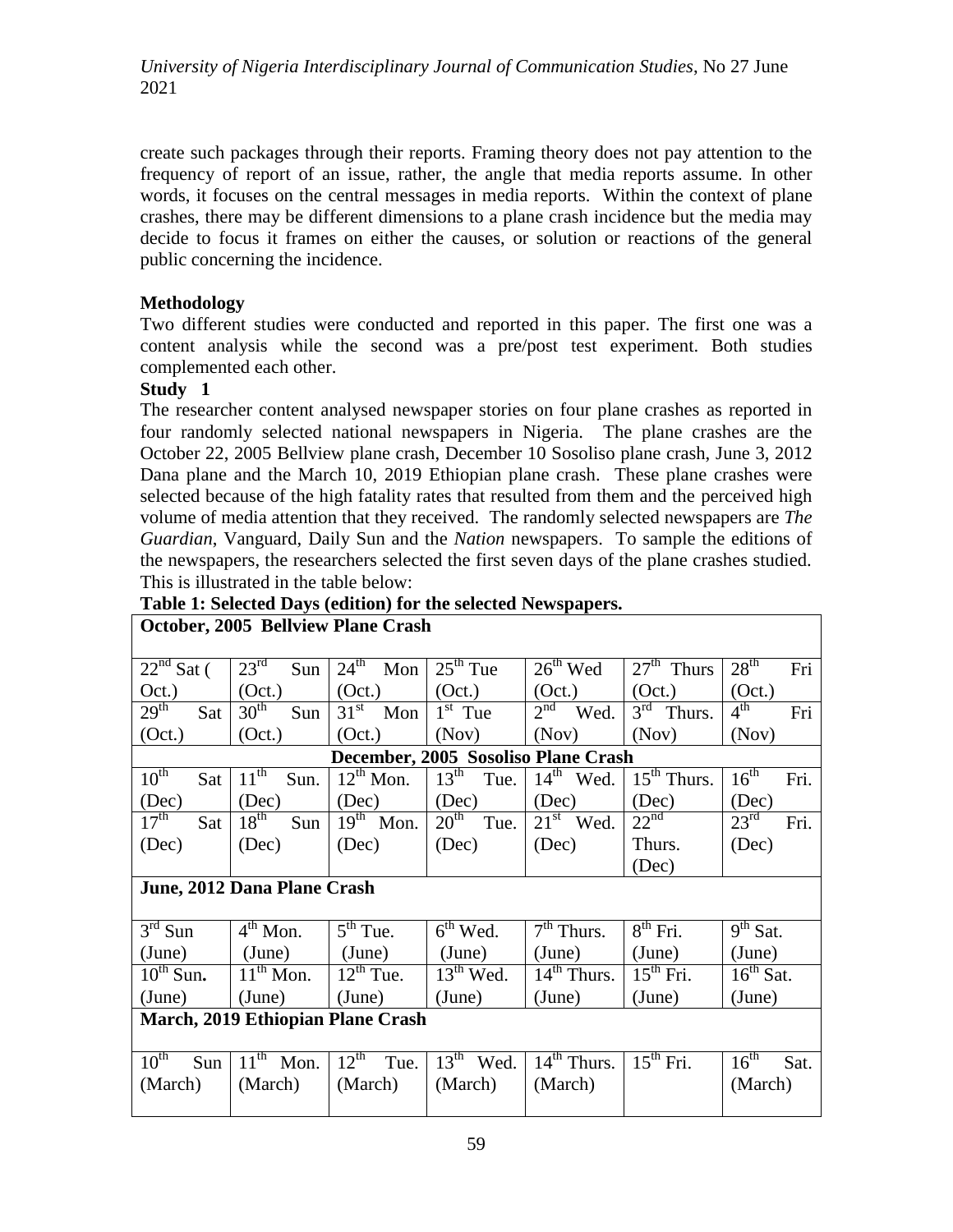| 17 <sup>th</sup>                | Sun.   $18^{th}$ Mon.   $19^{th}$ Tue.   $20^{th}$ Wed.   $21^{st}$ Thurs.   $22^{nd}$ |                                                                                 | Fri. $23^{rd}$ | <b>Sat</b> |
|---------------------------------|----------------------------------------------------------------------------------------|---------------------------------------------------------------------------------|----------------|------------|
| $\vert$ (March) $\vert$ (March) |                                                                                        | $\vert$ (March) $\vert$ (March) $\vert$ (March) $\vert$ (March) $\vert$ (March) |                |            |

The instrument for data collection was a self-developed code sheet. The inter-code reliability of the instrument was determined using percentage agreement. Therefore, two independent coders coded 25% (as recommended by Wimmer & Dominick, 2013) of the stories and their percentage agreement yielded 81%, an indication of high reliability. Allen (2017) avers that percentage agreement is one of the most efficient approaches through which communication researchers ascertain the inter coder reliability of contents. The newspaper frames on plane crashes were coded as follows:

## **Sources of Stories**

**Government officials:** These are stories that cite serving government officials such as aviation authorities, political office holders, among others.

**Airline operators:** These are sources from airline officials.

**Victims' family relations:** Stories that cite family members of the victims.

**Prominent persons:** These are sources from prominent persons like former public office holders, celebrities, businessmen and captains of industries.

It should be noted that in cases were one story had more than one source; each source cited was counted as an independent source.

## **Frames**

The researchers developed and used the following frames:

**Cause frame**: These are stories that focus attention on the cause of the air clash.

**Solution frame**: These are stories that recommend solutions to the problem of plane crash.

**Horror frame:** These are stories that paint a gory picture of the plane crash.

**Sympathy frame:** These are stories that reveal the outpour of sympathies from Nigerians.

# **Measuring the Effect of time in framing**

We decided to determine if the frames used in reporting the plane crashes changed over time. We decided to categorize the time into first 3 days and last four days.

In the analysis of the study, the researcher used descriptive and inferential statistics while Results were presented in tables.

# **Results**

We examined the selected editions from the four newspapers studied for the duration of the study. The result of study one is presented below:

|       |               |                 |                          | <b>Source</b> |                     |                                             |       |
|-------|---------------|-----------------|--------------------------|---------------|---------------------|---------------------------------------------|-------|
|       |               |                 | Governme<br>nt officials | Airline       | Family<br>relations | Prominent<br>operators of victims Nigerians | Total |
|       | News Vanguard | Count           | 55                       | 30            | 10                  | 13                                          | 108   |
| paper |               | $%$ of<br>Total | 13.9%                    | 7.6%          | 2.5%                | 3.3%                                        | 27.2% |

# **Table 2: Sources of Stories on Plane Crash**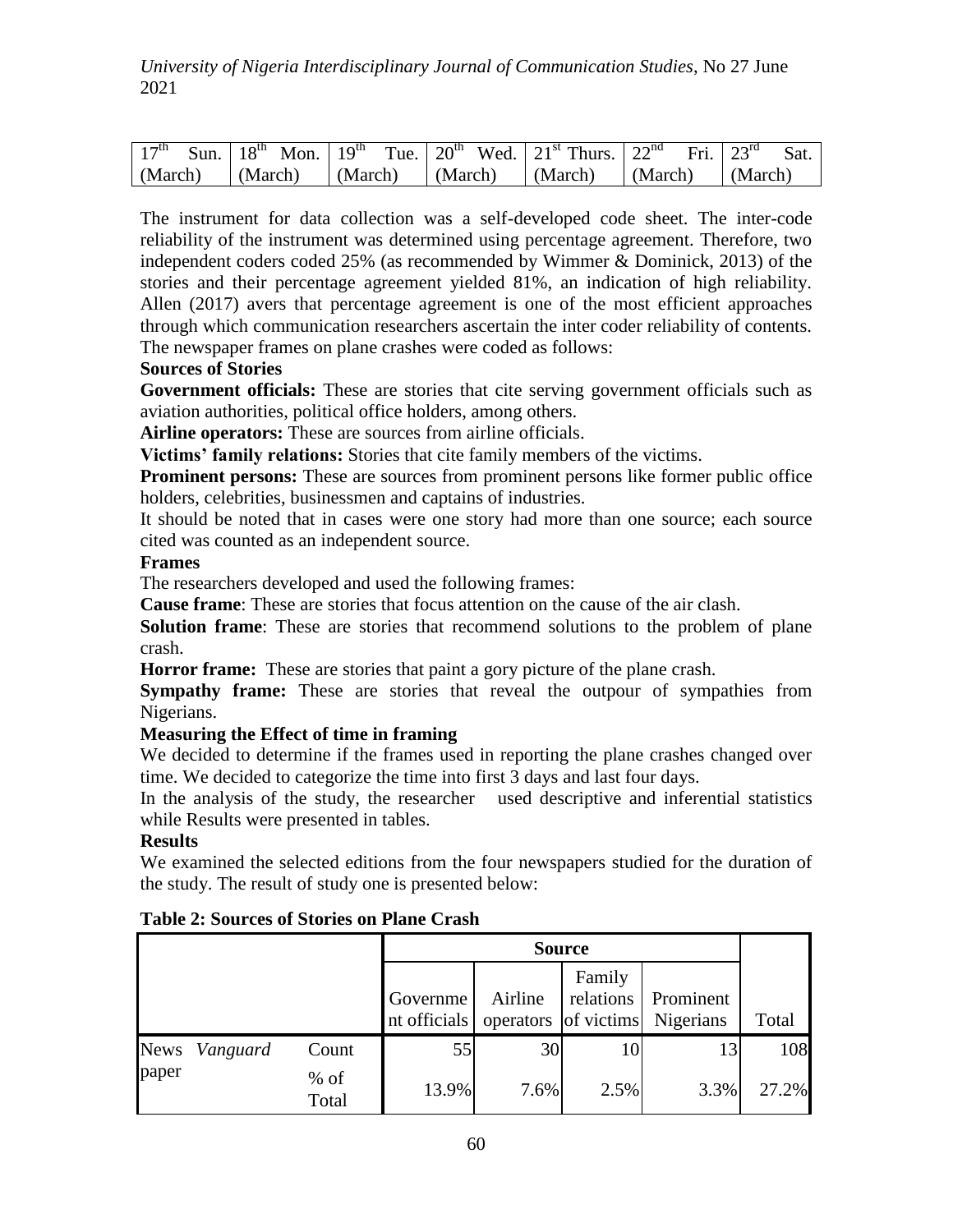|       | The Guardian Count |                 | 22    | 36    | 19    | 19    | 96     |
|-------|--------------------|-----------------|-------|-------|-------|-------|--------|
|       |                    | $%$ of<br>Total | 5.5%  | 9.1%  | 4.8%  | 4.8%  | 24.2%  |
|       | Daily Sun          | Count           | 40    | 20    | 6     | 15    | 81     |
|       |                    | $%$ of<br>Total | 10.1% | 5.0%  | 1.5%  | 3.8%  | 20.4%  |
|       | <b>Nation</b>      | Count           | 43    | 22    | 24    | 23    | 112    |
|       |                    | $%$ of<br>Total | 10.8% | 5.5%  | 6.0%  | 5.8%  | 28.2%  |
| Total |                    | Count           | 160   | 108   | 59    | 70    | 397    |
|       |                    | $%$ of<br>Total | 40.3% | 27.2% | 14.9% | 17.6% | 100.0% |

The objective of the table above was to ascertain the sources of newspaper stories on plane crashes. It was found that most of the newspapers examined made use of government sources followed by airline operators. We further examined result to ascertain the association between the newspapers and the sources of stories they cited. We found a significant association ( $p < 0.5$ ,  $\overline{X^2} = 31.151$  at 9 df<sup>)</sup> between the sources of stories and the newspapers examined. For example, while the *Guardian* cited mostly government sources, the *Vanguard* cited mostly Airline operators.

**Table 3: Chi-Square test analysis of the relationship between story source and frame used**

| Grouping | $\mathbf{v}^{\text{2cal}}$ | Df | Critical<br>value | Decision |
|----------|----------------------------|----|-------------------|----------|
| Source   | 401.351 7                  |    | 3.841             | Sig      |
| Frame    |                            |    |                   |          |

The result from the table above reveals that the calculated  $X2$  value (401.351) is greater than the critical value (3.841) at 7 degree of freedom (df) and 0.05 confidence level. The first null hypothesis is therefore rejected and the researcher concludes that there is a significant statistical relationship between story source and frame used in reporting plane crashes.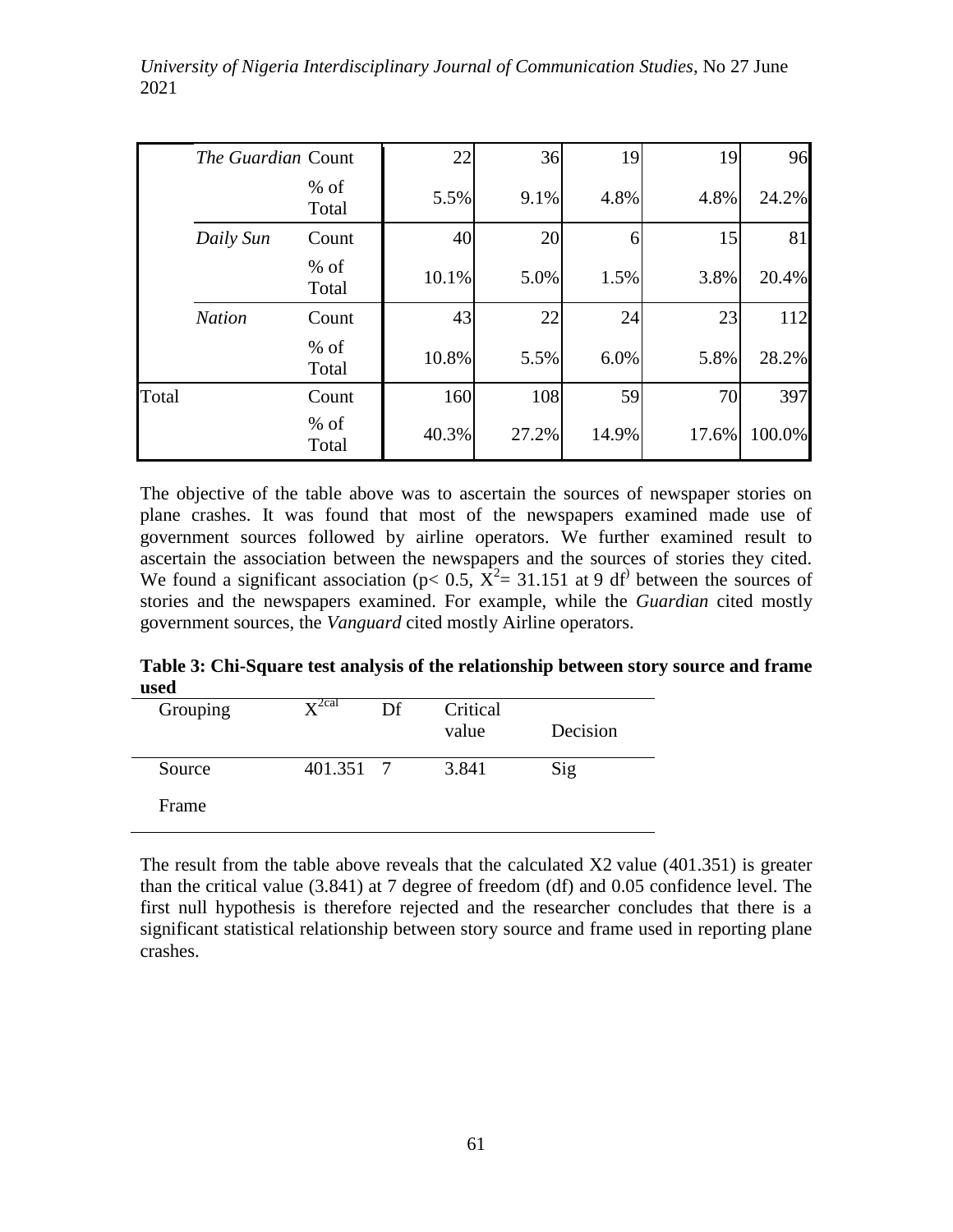|       |                 |                    |                | <b>Frame</b>      |                   |                 |        |
|-------|-----------------|--------------------|----------------|-------------------|-------------------|-----------------|--------|
|       |                 |                    | Cause<br>frame | Solution<br>frame | Sympathy<br>frame | Horror<br>frame | Total  |
| Newsp | Vanguar Count   |                    | 20             | 19                | 32                | 37              | 108    |
| aper  | d               | % of Total         | 5.0%           | 4.8%              | 8.1%              | 9.3%            | 27.2%  |
|       | <b>The</b><br>n | Count              | 9              | 15                | 25                | 47              | 96     |
|       |                 | Guardia % of Total | 2.3%           | 3.8%              | 6.3%              | 11.8%           | 24.2%  |
|       | Daily           | Count              | 14             | 24                | 9                 | 34              | 81     |
|       | Sun             | % of Total         | 3.5%           | 6.0%              | 2.3%              | 8.6%            | 20.4%  |
|       | <b>Nation</b>   | Count              | 12             | 18                | 49                | 33              | 112    |
|       |                 | % of Total         | 3.0%           | 4.5%              | 12.3%             | 8.3%            | 28.2%  |
| Total |                 | Count              | 55             | 76                | 115               | 151             | 397    |
|       |                 | % of Total         | 13.9%          | 19.1%             | 29.0%             | 38.0%           | 100.0% |

# **Table 4: Newspaper frames of plane crashes**

The table above was computed to ascertain newspaper frames of plane crashes with particular attention to four selected plane crashes. It was found that the horror frame dominated the frame used followed by the sympathy frame. We further examined the stories to ascertain if the frames used changed over time. We divided the time into first three days and last four days. We then ascertained if an association existed between the time and frames used. The outcome is presented in the table below:

### **Table 5: A cross tabulation between the time and frames used**

|           |                      |                 |             |                   | Frame        |                   |       |
|-----------|----------------------|-----------------|-------------|-------------------|--------------|-------------------|-------|
|           |                      |                 | Cause frame | Solution<br>frame | Horror frame | Sympathy<br>frame | Total |
|           | Tim First three      | Count           |             | 54                | 141          | $\mathbf{4}$      | 245   |
| days<br>e |                      | $%$ of<br>Total | 2.3%        | 13.6%             | 35.5%        | 10.3%             | 61.7% |
|           | Last four days Count |                 | 6           | 22                | 10           | 114               | 152   |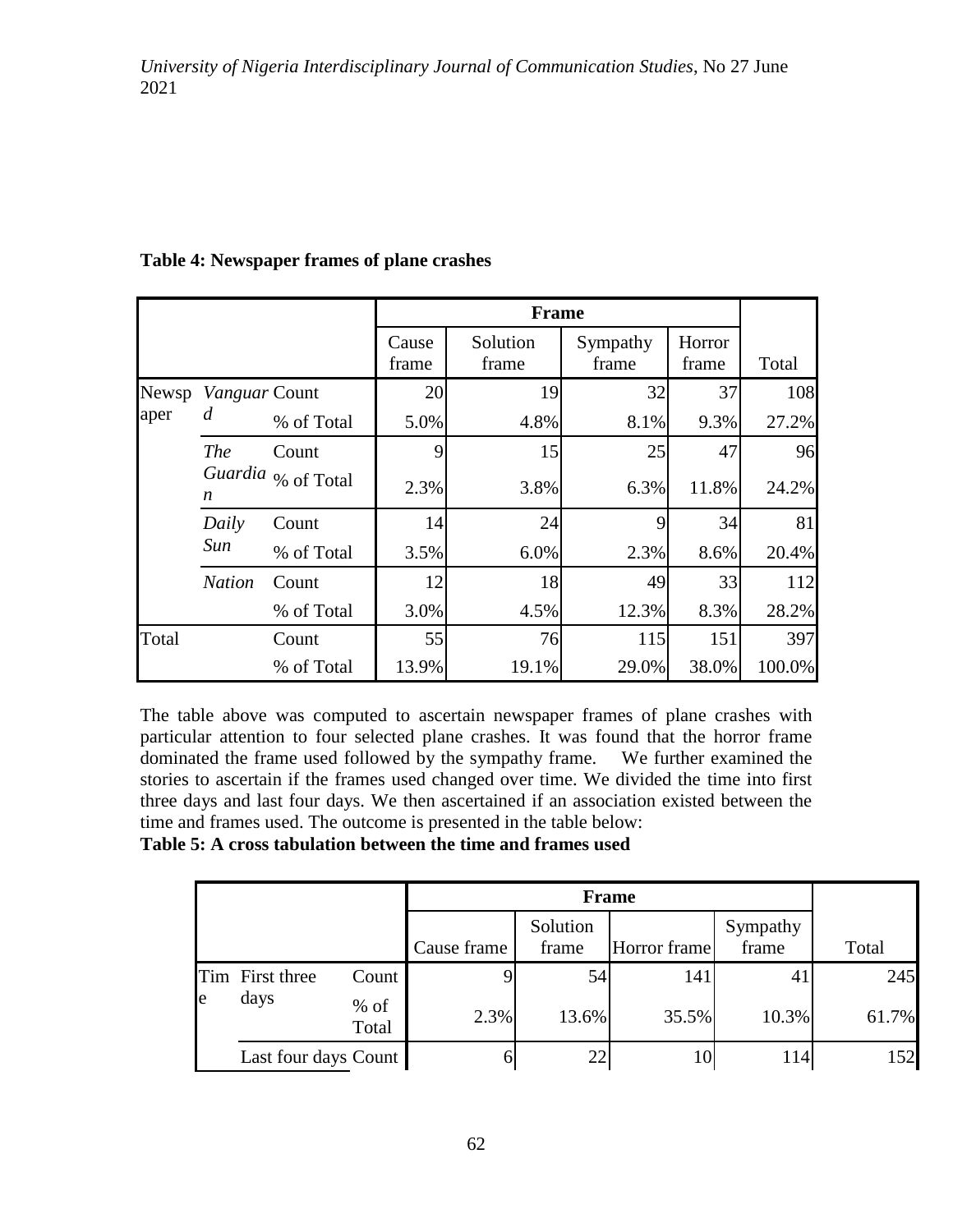|       | $%$ of<br>Total | $1.5\%$ | 5.5%            | 2.5%  | 28.7% | 38.3%  |
|-------|-----------------|---------|-----------------|-------|-------|--------|
| Total | Count           | IJ      | 76 <sub>l</sub> | 151   | 155   | 397    |
|       | $%$ of<br>Total | 3.8%    | 19.1%           | 38.0% | 39.0% | 100.0% |

The table above revealed that most of the frames were in the first three days. That is to say that most of the newspaper stories about plane crashes appeared in the first three days. In addition, the frames used in the first three days differed with the once used in the last four days examined. In particular, it was found that in the first three days, the newspapers used mainly the horror frame while in the last four days, they used sympathy frame. The result was further subjected to a Chi-square analysis and the result shoed that a significant relationship ( $X^2 = 164.011$ ; P< 0.05 at 3 df) exists between time and frame used. The degree of the relationship was found to be high (eta  $= 0.612$ ). Meaning that there is 61% chances that time significantly influence the frames newspapers use to frame disaster. As the days go by, the frames begin to change. Therefore, the second assumption was supported and the researcher concludes with 95% confidence that a significant relationship exists between the time and the frame used.

#### **Study 2**

In study 2, the researchers examined the impact of newspaper stories on plane crashes on the travel decision of both experienced and prospective air travelers. To ascertain if the sample was enough for the study, we carried out a priori power analyses with the G\*power program (Faul, Erdfelder, Buchner, & Lang, 2007). The parameters were set with power  $(1 - \beta)$  at 0.90, 0.30 effect size f, and  $\alpha = .05$ . The results indicated that a total sample size of 470 participants was needed to detect statistical differences at the .05.

Therefore, a total of 235 (118 male and 117 female) experienced air travelers and 235 (117 male and 118 female) air travelers took part in the study. The mean age for the experienced air travelers was 40 years (range 30 years and 50 years). The means age for the prospective air travelers was 26 years (range 20 and 32 years). The frequency of air travel for the experienced air travels was at least once every three months. The average reported distance of travel by road for the prospective air travelers was 1, 345 mi every three months. All the respondents had no immediate travel plan through the air.

#### **Treatment Procedure**

Before the treatment commenced, all the respondents filled a travel decision questionnaire. The questionnaire sought to determine the travel decision of the respondents if they will be willing to travel through the air or not. It also sought to determine if they will be willing to travel using the four airlines (Dana Airline, Ethiopian Airline, Bellview Airline or Sosoliso Airline) studied or not. After the respondents (both experienced and prospective air travelers) had completed their questionnaire at first baseline, we sampled the newspaper stories on the four plane crashes studied. We then scanned and sent to the email addresses of all the study participants. We decided that the use of email address was best for the study so that the participants do not have to discuss the issue among them. We also reasoned that it was best to send the stories to the email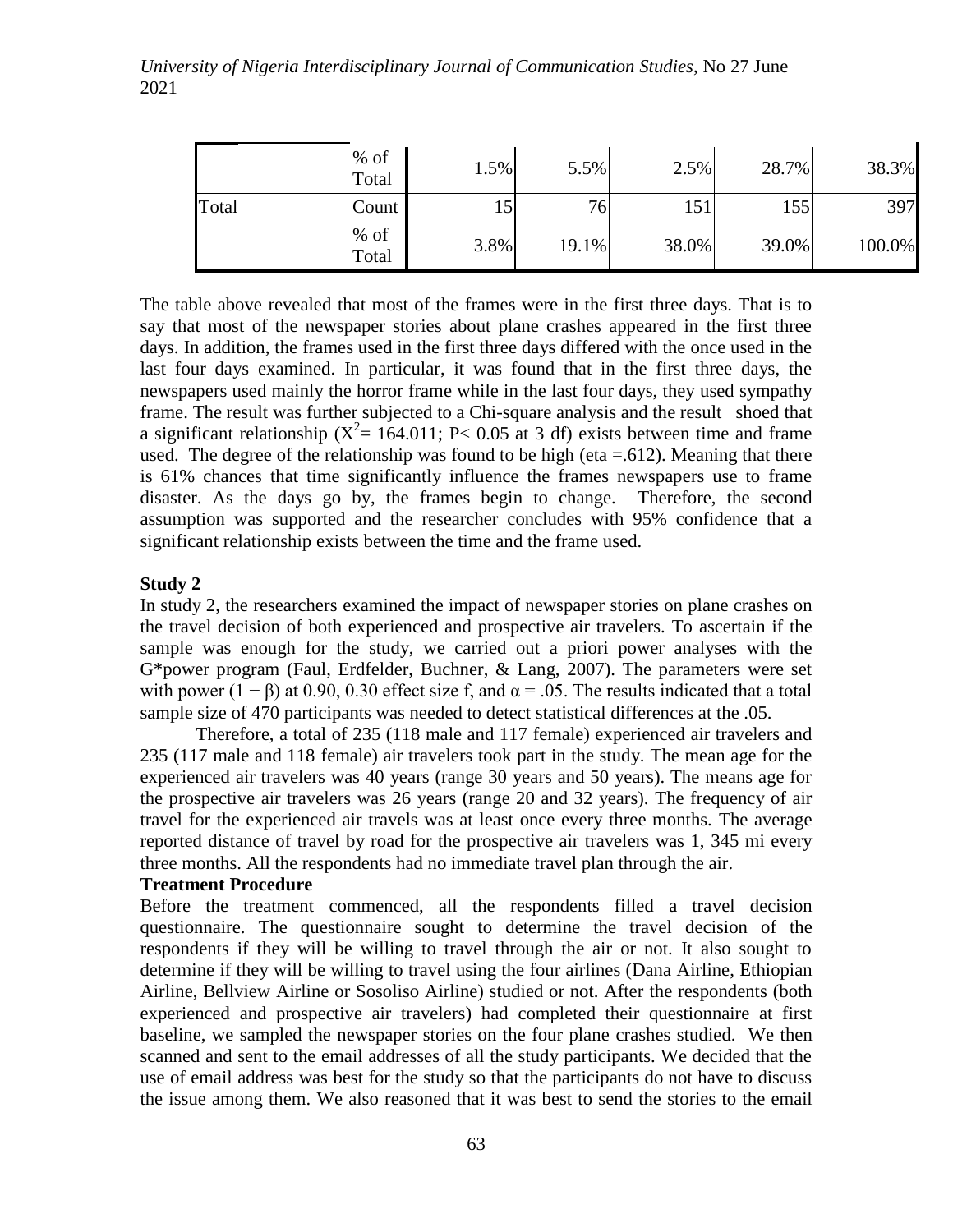addresses of the study participants so that they will go through them over and over again. The sending of stories to the participants was done in batches as the participants were not sent all the stories in a day. This lasted for a period of four weeks. At regular intervals, we were sending reminders to the participants. Immediately after we finished sending the stories to the respondents, the questionnaire on their travel decision was again administered to them (baseline 2).

| <b>Groups</b>                | <b>Measure</b>     | N   | <b>Mean</b> | <b>SD</b> | df |     | <b>Sig</b> | 95% CI     |
|------------------------------|--------------------|-----|-------------|-----------|----|-----|------------|------------|
| Experienced<br>air travelers |                    | 235 | 3.0         | 1.2       |    |     |            |            |
|                              | Travel<br>Decision |     |             |           |    |     |            |            |
| Prospective<br>air traveler  |                    | 235 | 3.1         | 1.3       | 58 | .74 | .42        | $-1.03343$ |

|  |  |                                      |  |  | Table 6: Mean and t-test results on the travel decision among participants at |  |
|--|--|--------------------------------------|--|--|-------------------------------------------------------------------------------|--|
|  |  | baseline (Time 1) according to group |  |  |                                                                               |  |

t-test statistics, SD standard deviation, CI

The essence of table above was to ascertain the baseline (Time 1) of the travel decision of both experienced air travelers and prospective ones. The result showed that there was no significant statistical difference in the travel decision of the respondents regarding their readiness to travel through the airways. Therefore, the travel decision of both groups was not significantly different at pre-treatment stage.

**Table 7: Mean and t-test results on the travel decision through the airways among participants at post treatment (Time 2) according to group**

| <b>Groups</b>                | <b>Measure</b> | N   | <b>Mean</b> | <b>SD</b> | Df |     | Sig | 95% CI |
|------------------------------|----------------|-----|-------------|-----------|----|-----|-----|--------|
| Experienced<br>air travelers |                | 235 | 3.0         | .89       |    |     |     |        |
|                              | Travel         |     |             |           |    |     |     |        |
|                              | Decision       |     |             |           |    |     |     |        |
| Prospective<br>air travelers |                | 235 | 2.1         | .78       | 34 | .03 | .40 | 1.1219 |

t-test statistics, SD standard deviation, CI

In the table above, we ascertained the impact that newspaper frames of plane crashes have on both experienced and prospective air travelers (Time 2) regarding their travel decision through the air ways. The result showed that there was a significant statistical difference in the travel decision of the respondents regarding their readiness to travel through the airways. Therefore, the result of the study showed that when both experienced and prospective air travelers are exposed to newspaper frames of plane crashes, it is likely to discourage the prospective air travelers from traveling through the air than their experienced counterparts. Therefore, the third assumption was supported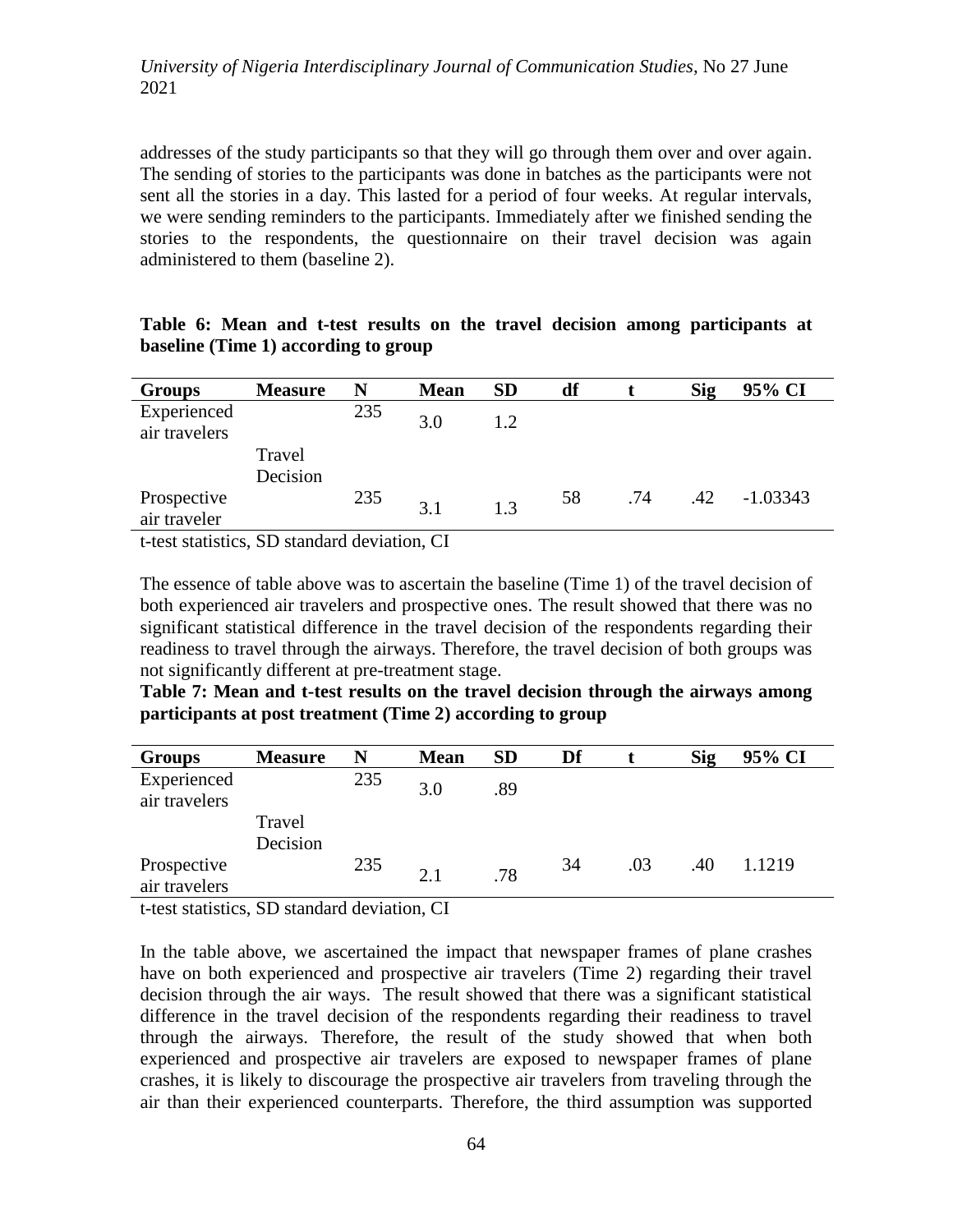and we conclude that with 95% confidence that there is a significant relationship between newspaper frames of plane crashes and the travel decision of prospective air travelers.

We further examined the experienced air travelers to ascertain if newspaper frames influence their patronage of the affected airlines. We found that all of them reported that they will change airline operator. That is to say that while media frames of plane crash may not stop experienced air travelers from using flight, it influences their choice of airline.

### **Discussion of Findings**

This study examined newspaper frames of plane crashes and how such coverage influences the travel decision of both experienced and prospective air travelers. We focused attention on four plane crashes that took place at different times. They include the October 22, 2005 Bellview plane crash, December 10 Sosoliso plane crash, June 3, 2012 Dana plane and the March 10, 2019 Ethiopian plane crash. The four newspapers were examined are the *Guardian, Vanguard, Nation and Daily Sun.* The results of the study showed that the newspapers examined cited mostly government sources in their stories. The result of this study is similar to that of Kee et al (2012) whose study also ranked government sources ahead of all others. We also found that a significant relationship exists between sources cited and frames used. This result is similar to that of Carragee, and Roefs, (2004), Authors (YYYY). It was also found that the newspapers largely made use of horror frame in reportage of plane crashes. However, the frame changed after the first three days to sympathy frame. The results of this study have implications on both the social responsibility and framing theories. Concerning the social responsibility theory, the result of this study has shown that the newspapers examined did not exercise their responsibility to the society well because frames (such as cause and solution frames) that could help in the understanding of the plane crashes were not properly highlighted in media reports. This has contributed to our understanding of how the media exercise their social responsibility role to the society regarding disasters like plane crashes. Concerning the framing theory, the result of this study has shown how journalists deploy the mechanism of framing in their practice to projects aspects of airways disaster. The result also revealed that there was a change in frame used over time. It changed from horror frame in the first three days to sympathy frame in the last four days of the plane crashes examined.

We measured the impact of the frames on experienced and prospective air travelers. We found that while both the experienced and the prospective air travelers did not significantly differ regarding their travel decision through the airways at baseline, but they significantly differ at post treatment. That is to say that media frame of plane crashes significantly influenced the travel decision of prospective air travelers through the air, unlike their experience counterparts. This result points to the fact that media frames of plane crashes significantly affect the possibility that people who have not had air travel experience will travel through the air. The result of this study is similar to that of other researchers (Chong & Druckman, 2007; Lee et al, 2008) found that media frames have impact on media consumers. However, the current study has provided evidence regarding how media frames of disaster such as plane crash could impact on the decision of people who have not had air travel experience. We have also developed new frames that may be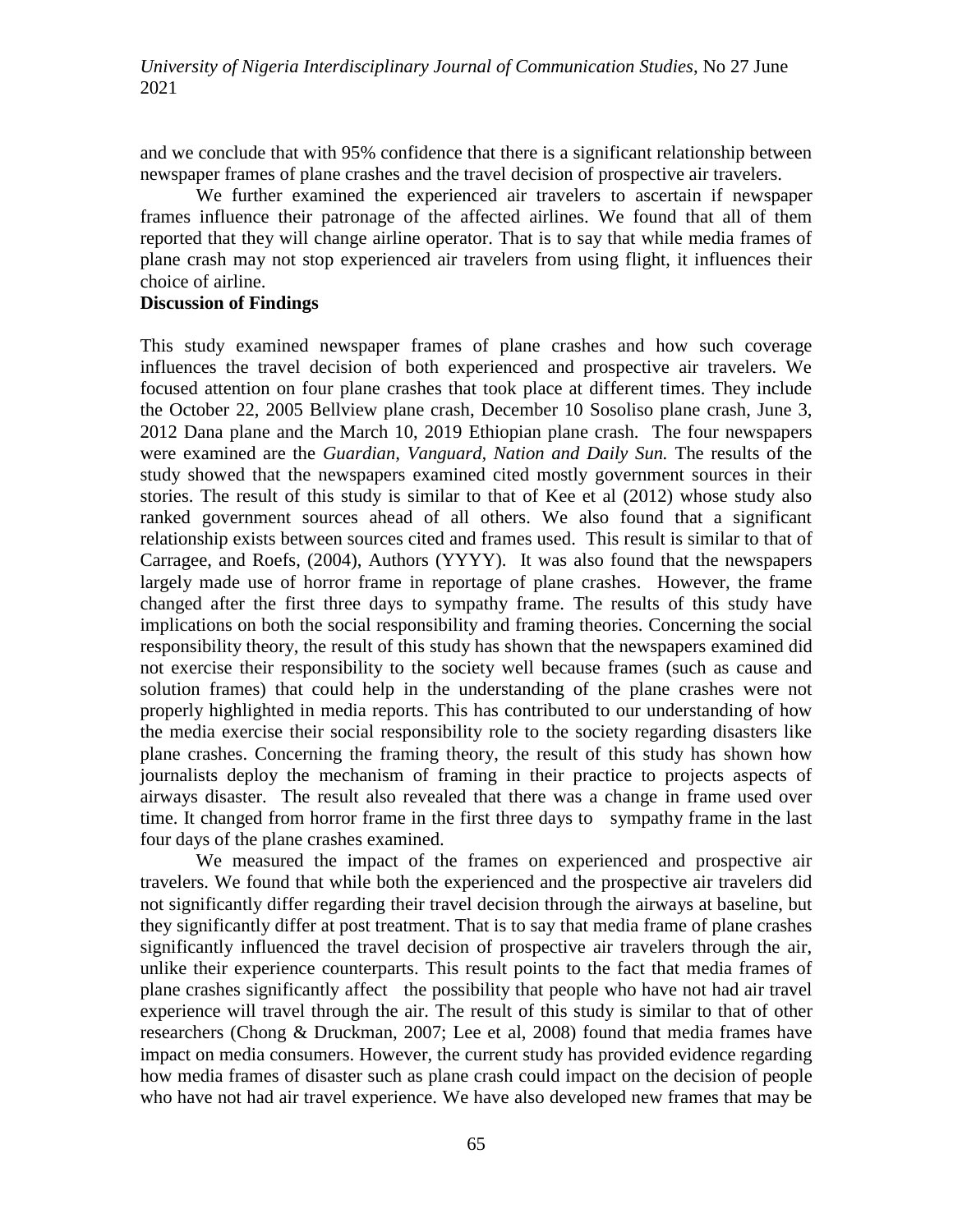useful to future researchers who may be interested in examining media framing of disaster.

#### **Conclusion/Recommendations**

Based on the results of this study, the researcher concludes that although plane crashes are widely reported in the media, the frames deployed in reporting such crashes are capable of discouraging people who have not had the experience of traveling through the air to think that air travel is not safe, hence avoid traveling through the airways. Even those who have had air travel experience will change their choice of airline operator. The researchers, thus concludes that media frames of plane crashes have a negative effect on the aviation industry because it discourages new people from using air travel as a means of transportation. The results of this study have theoretical, scholarly and practical contributions. Theoretically, the results of this study have shown that the social responsibility and framing theories could offer useful frameworks for understanding media frames of disaster with specific attention to developing countries like Nigeria. Practically, this study has highlighted the role of media frames regarding the first flight experience of air travelers. In particular, the study has shown that media frames play a significant role in air travel patronage. This suggests that a close collaboration between airline operators and the media will be useful for encouraging patronage of the airways. Finally, this study makes contribution to the body of literature on media framing of disaster as well as the impact of media frames on decision making. Three recommendations are highlighted. Journalists should exercise caution in the type of frames they use to report plane crashes as such frames have influence on the travel decision of prospective air travelers. Airlines operators should form a synergy with the media, especially in time of plane crashes so that negative frames will not be used in reporting plane crashes. Other researcher should examine the moderating role of journal distance and perceived importance of journal on the influence that media frames have on prospective air travelers. There may also be need to interrogate the role that income play as a moderating variable that influence the travel decision through the air among media consumers who are exposed to frames on plane crash.

#### **References**

Ahern, J, Galea, S, Resnick, H, Kilpatrick, D, Bucuvalas, M, Gold, J, & Vlahov. D. (2002) Television images and psychological symptoms after the September 11 terrorist attacks. *Psychiatry,* 65:289–300.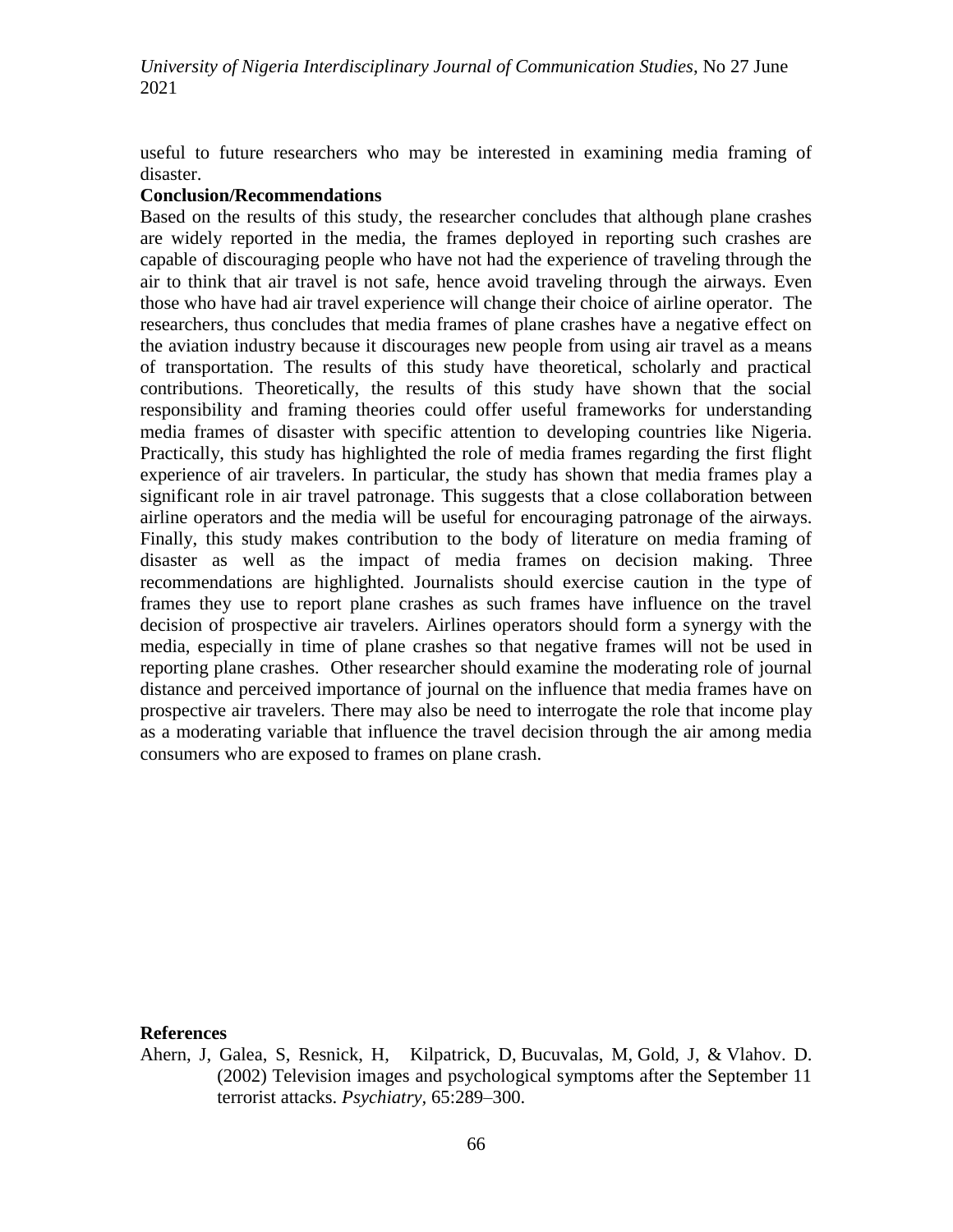- Allen, M. (2017). Inter-coder reliability techniques: Percent agreement. Retrieved from [http://methods.sagepub.com/reference/the-sage-encyclopedia-of](http://methods.sagepub.com/reference/the-sage-encyclopedia-of-communication-research-methods/i6953.xml)[communication-research-methods/i6953.xml](http://methods.sagepub.com/reference/the-sage-encyclopedia-of-communication-research-methods/i6953.xml)
- Aviation Benefits (2017). Retrieved from [https://www.icao.int/sustainability/Documents/AVIATION-BENEFITS-2017](https://www.icao.int/sustainability/Documents/AVIATION-BENEFITS-2017-web.pdf) [web.pdf](https://www.icao.int/sustainability/Documents/AVIATION-BENEFITS-2017-web.pdf)
- Bier, L. M., Park, S., & Palenchar, M. J. (2017). Framing the flight MH370 mystery: A content analysis of Malaysian, Chinese, and U.S. media*. International Communication Gazette, 80(2), 158–184.* doi:10.1177/1748048517707440
- Carragee, K., & Roefs, W. (2004). The neglect of power in recent framing research. *Journal of Communication, 54*(2), 214–233.
- Caves R.E. & Pickard C.D. (2001). The satisfaction of human needs in airport passenger terminals, Proceedings of the ICETransport, 147 (1), 9–15.
- Chong, D., & Druckman, J. N. (2007). A theory of framing and opinion formation in competitive elite environments. *Journal of Communication*, *57*(1), 99- 118. <https://doi.org/10.1111/j.1460-2466.2006.00331.x>
- Cutler, S.Q. & Carmichael, B.A., (2010). The dimensions of the tourist experience, In: M. Morgan, P. Lugosi, & J. Ritchie (Eds.), *The tourism and leisure experience: Consumer and managerial perspectives (*pp, 3-26). MPG Books Group Ltd; UK.
- Dearing, J.W, Rogers, E.M. (1996). *Agenda-setting*. London, United Kingdom: Sage,
- Dew, M.A & Bromet, E.J. (1993). Predictors of temporal patterns of psychiatric distress during 10 years following the nuclear accident at Three Mile Island. *Soc Psychiatry Psychiatr Epidemiol*, 28:49–55.
- Druekman, J. (2001). Evaluating framing effects. *Journal of Economic Psychology*, 91- 101.
- Dube, A. & Helkkula, A. (2015). Service experiences beyond the direct use: Indirect customer use experiences of smartphon e apps*, Journal of Service Management* 26 (2), 224–248.
- Entman, R.M. (1993). Framing: towards clarification of a fractured paradigm. *Journal of Communication,* 41:6–27
- Entman, R. M. (2007). Framing bias: Media in the distribution of power. *Journal of Communication*, 57(1), 163–173.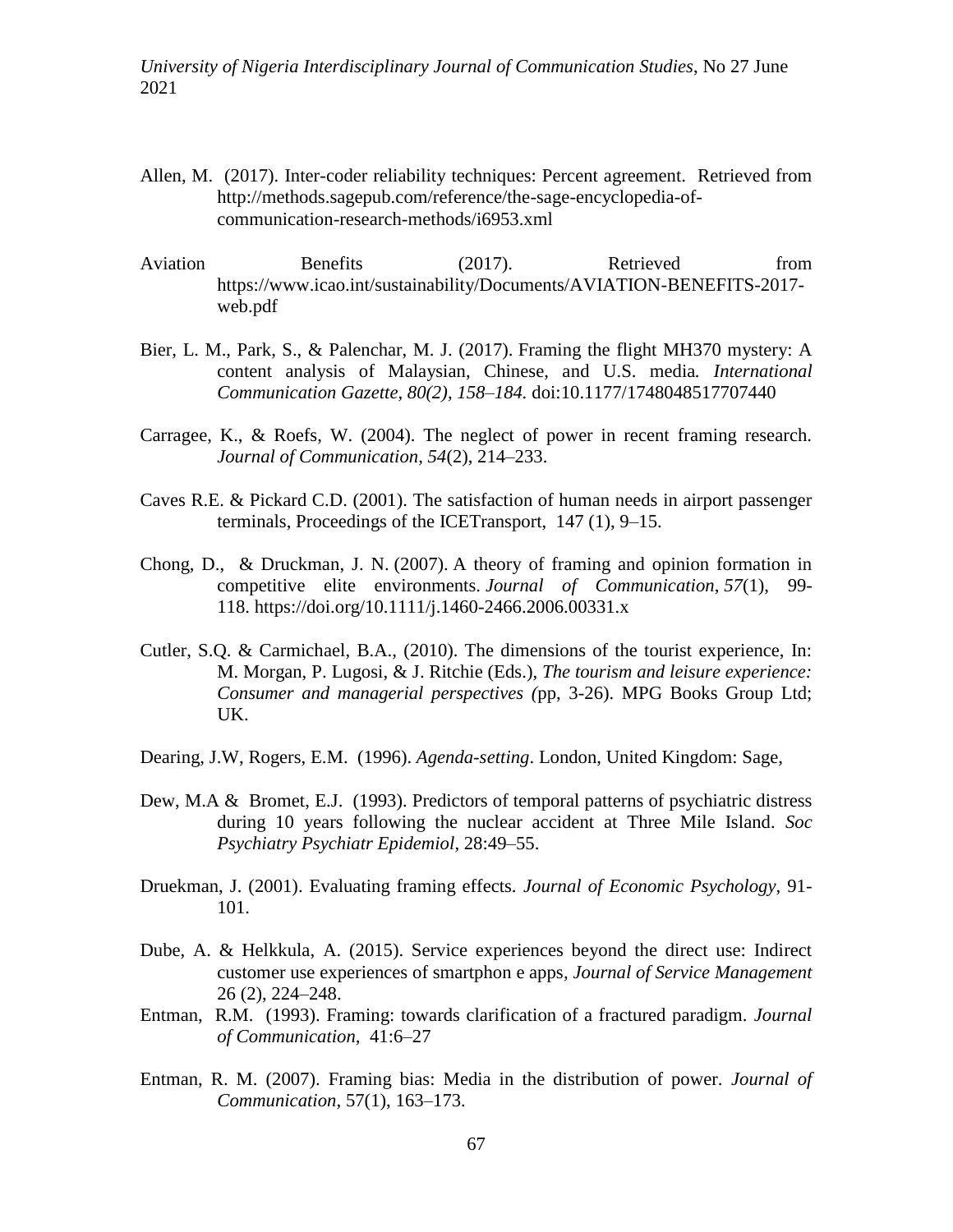- Faul, F., Erdfelder, E., Buchner, A., & Lang, A. G. (2007). G\*Power 3: A flexible statistical power analysis program for the social, behavioral, and biomedical sciences. *Behavior Research Methods, 39*, 175-191.
- Gentile, C., Spiller, N. & Noci, G. (2007). How to sustain the customer experience: An overview of experience components t hat co-create value with the customer, European *Management Journal,* 25 (5), 395–410.
- Gever, V. C, Ukonu, M. & Oyeoku, E (2019). Media and opposing voices: News frames and slants of Nigeria's restructuring agitations. *African Journalism Studies*  10.1080/23743670.2018.1549576
- Gever, V. C. (2018). When Solution triggers more conflict: Frames and toner of media coverage of anti-open grazing law of Benue State, Nigeria. *Media, War and Conflict. https://doi.org/10.1177%2F1750635218810908*
- Harrison, A., Popovic, V. & Kraal B. (2015). A new model for airport passenger segmentation, *Journal of Vacation Marketing* 21 (3), 237–250.
- Harrison, A., Popovic, V., Kraal, B.J. & Kleinschmidt, T. (2012). Challenges in passenger terminal design: A conceptual mod el of passenger experience, In: Proceedings of the design research society (DRS) 2012 conference, 2012, Depa rtment of Industrial Design, Faculty of Architecture, Chulalongkorn University; Thailand, 344–356
- Johnston, R. & Kong. X. (2011). The customer experience: A road-map for improvement, *Managing Service Quality: An International Journal,* 21 (1), 5–24.
- Kee, C, Ibrahim, F., Ahmad, F. and Khiang, C. (2012). Frame contention between news sources and news media: Framing the dispute of teaching mathematics and science in English. *Asian Social Science*, 8 (5), 16- 28.
- Kim, H. & Lee, S. (2003). News framing in air disaster reporting: A case study of Korean Air Flight 801" Paper presented at the annual meeting of the International Communication Association, Marriott Hotel, San Diego, CA Online
- Lee, N.-J., McLeod, D. M., & Shah, D. V. (2008). *Framing Policy Debates. Communication Research, 35(5), 695–718.* doi:10.1177/0093650208321792
- Meyer, C. & Schwager, A. (2007). Understanding customer experience, *Harvard Business Review,* 85 (2), 1–11.